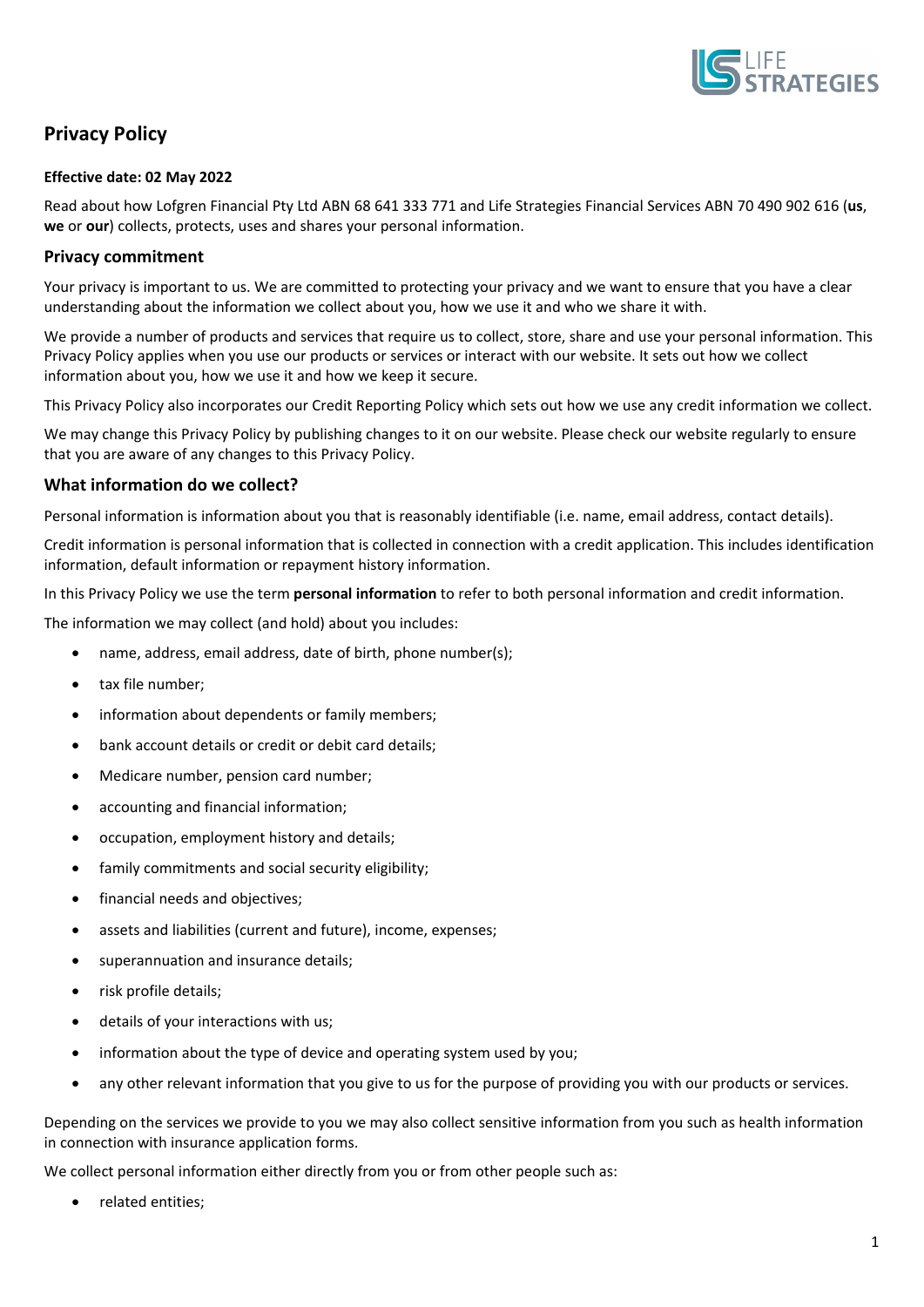

- suppliers and service providers in connection with providing our products and services;
- your advisers;
- banks, financial institutions and other financial product providers;
- your employer;
- fund managers;
- superannuation funds;
- life insurance companies;
- public sources.

We collect information when you:

- visit our website;
- submit application forms with us;
- participate in a phone call with us;
- email or otherwise correspond with us.

## **Why we collect, hold, use and disclose personal information**

We will only use your personal information for the purposes for which it was collected (**primary purpose**) or for a purpose related to the primary purpose, if you would reasonably expect us to use the information for that purpose, or otherwise with your consent.

Our primary purposes for collecting, holding, using and sharing (disclosing) your personal information include:

- to provide our products and services and customer support;
- to send you information about events, products, services and opportunities that may be of interest to you;
- to conduct market research (where we contact you for feedback on our products or services);
- to run and improve our website including your experience with our website;
- to identify and control or minimise risks to our products or services;
- to enable us to detect and prevent suspicious or fraudulent activity;
- to monitor compliance with our terms and conditions;
- to provide information to our advisers, including lawyers and accountants, to help us comply with legal, accounting, or security requirements;
- to protect our legal rights, interests and the interests of others, including in connection with legal claims, compliance, regulatory and audit functions and ensuring data security;
- to verify your identity pursuant to the Anti-Money Laundering and Counter-Terrorism Financing Act;
- to comply with our legal obligations, resolve any disputes that we may have with any of our customers, and enforce our agreements with other people;
- for any purpose related to the above.

#### **Do we use your personal information for direct marketing?**

No. We do not use your personal information for direct marketing purposes.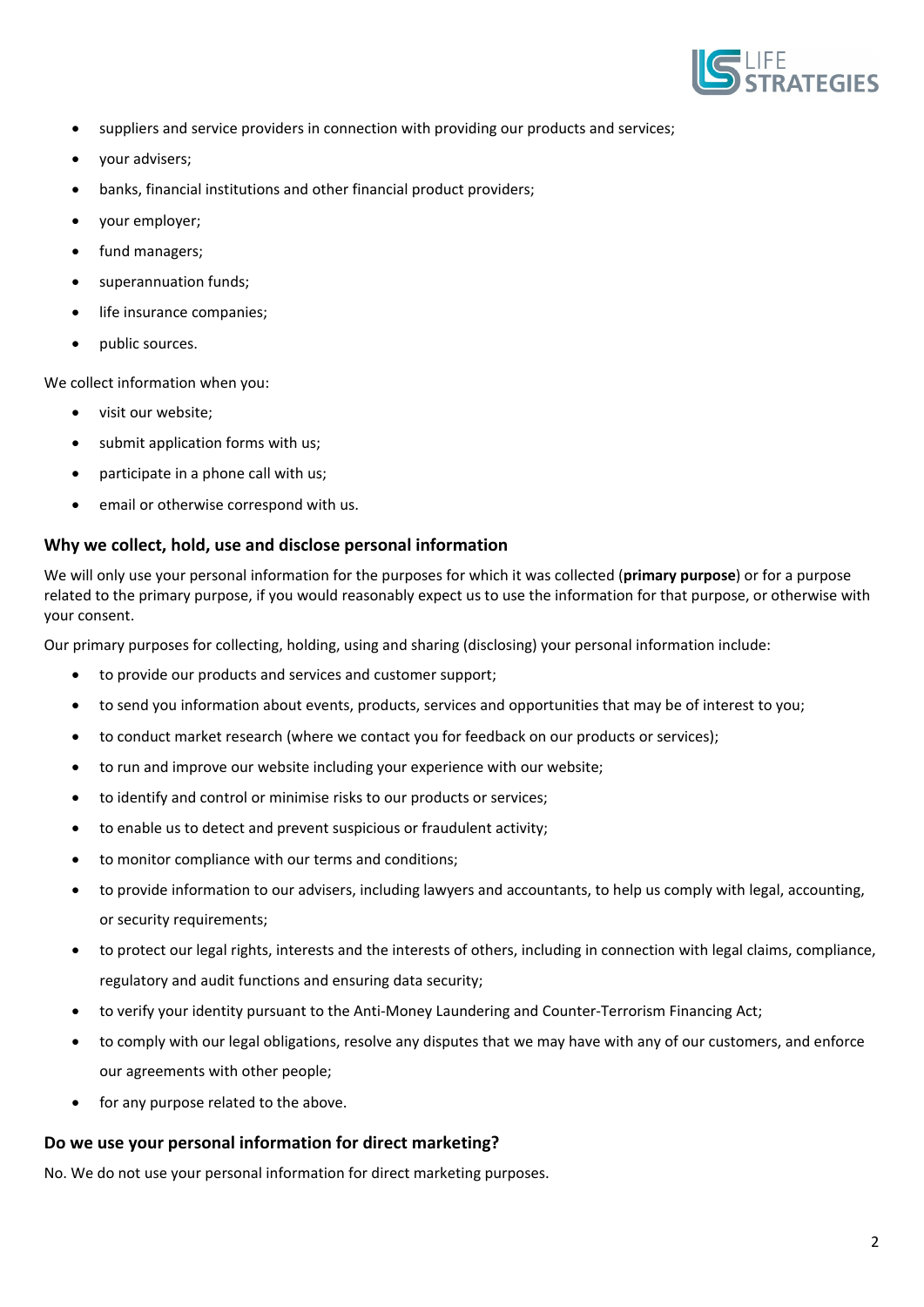

# **Sharing (disclosing) your information**

We share your personal information with:

- our related entities;
- suppliers and service providers in connection with providing our products and services;
- payment systems operators;
- banks or other financial institutions;
- fund managers;
- superannuation funds;
- life insurance companies;
- financial product issuers;
- a purchaser of our business:
- specific people authorised by you to receive information held by us;
- government agencies, regulatory bodies and law enforcement agencies, or as required, authorised or permitted by law.

Information that we provide to other people will be handled in accordance with their privacy policy.

## **Sharing (disclosing) your information outside Australia**

We share (disclose) personal information outside of Australia to service providers and software providers located in the United Kingdom, the European Economic Area, Canada, New Zealand, Singapore, South Africa, USA and Philippines.

We take reasonable steps to ensure that any overseas recipient will deal with such personal information in a way that is consistent with the Australian Privacy Principles.

#### **Using our website and cookies**

We collect personal information about you when you use and access our website.

While we do not use browsing information to identify you personally, we may record certain information about your use of our website, such as which pages you visit, the time and date of your visit and the internet protocol address assigned to your computer.

We may also use 'cookies' or other similar tracking technologies on our website that help us track your website usage and remember your preferences. Cookies are small files that store information on your computer, TV, mobile phone or other device. They enable the entity that put the cookie on your device to recognise you across different websites, services, devices and/or browsing sessions. You can disable cookies through your internet browser but our websites may not work as intended for you if you do so.

#### **Links**

Our website may contain links to websites operated by other people. Those links are provided for convenience and may not remain current or be maintained. We are not responsible for the privacy practices of, or any content on, those linked websites, and have no control over or rights in any linked websites. The privacy policies that apply to those other websites may differ substantially from our Privacy Policy, so please read them before using those websites.

#### **How we hold your information to keep it safe**

We hold your personal information in either electronic or hard copy form.

We take reasonable steps to protect your information from misuse, interference and loss, as well as unauthorised access, modification or disclosure and we use a number of physical, administrative, personnel and technical measures to protect your personal information.

For example we: